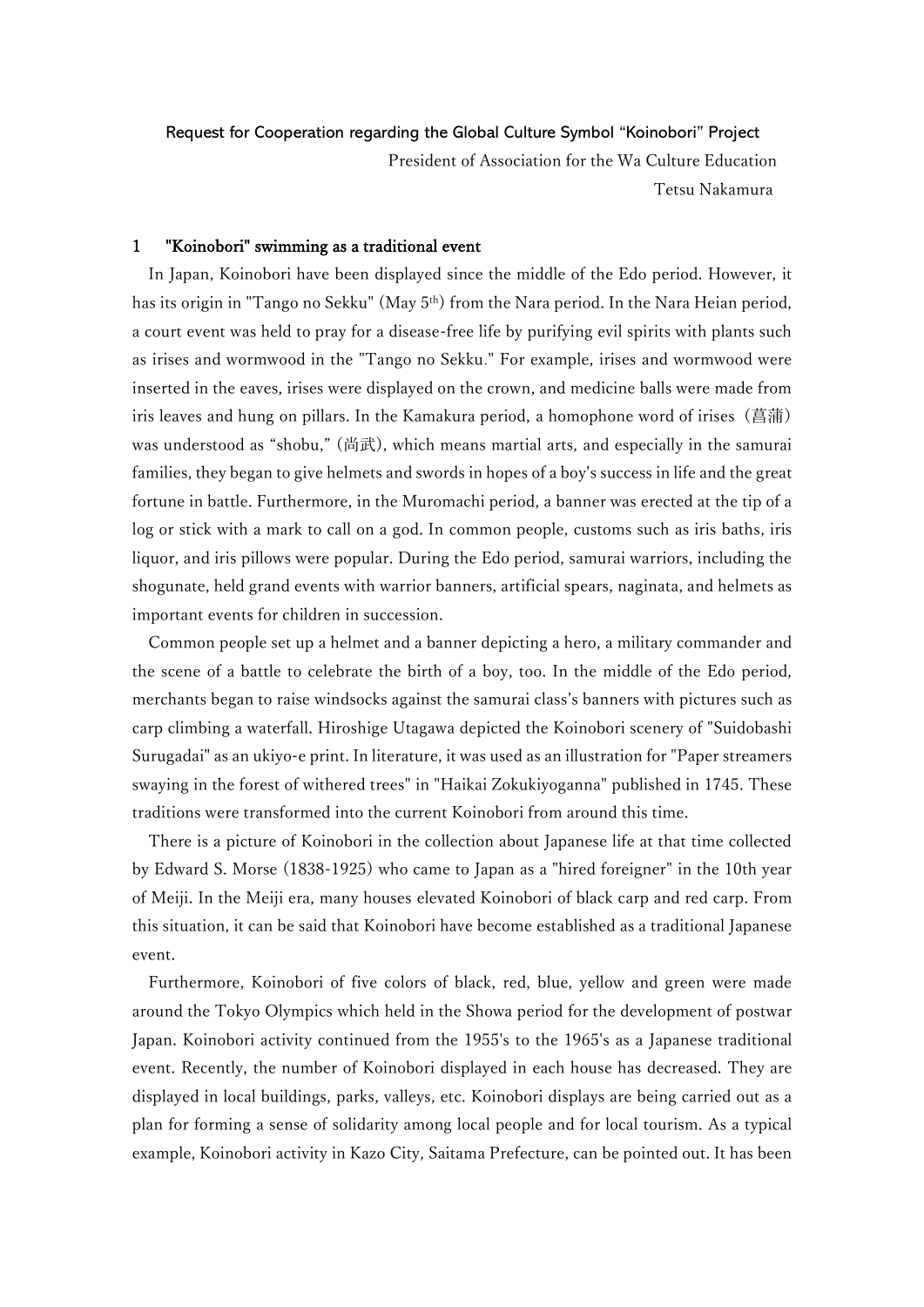producing carp streamers since the Meiji era and has the highest production volume in Japan. A jumbo carp streamer is displayed on May 3 as a town revitalization project by citizens.

# 2 "Koinobori" swimming as an international exchange

The beginning of Koinobori swimming in the world was the Vienna World Expo held from May 1st to October 31st, 1873. At the main building of the Expo site where the Meiji government first participated, ceramics (Imari, Seto, Kutani), arts and crafts (ukiyo-e, folding fan, cloisonne, inlay, gold and silver work), textiles and materials (Nishijin weaving, raw silk), paper Inlays (Kindai, Kamakura Daibutsu) were exhibited. A flag pillar was erected on the left side of the Japanese garden constructed on the site of this venue, and Koinobori were raised in display.

Furthermore, they were displayed in front of the Japan Pavilion at the World's Columbian Exposition held in Chicago from May 1st to October 3rd, 1893. This Japanese Pavilion was built to imitate Byodoin Phoenix Hall(平等院鳳凰堂). It had three buildings, with the front being a daimyo mansion from the Edo period, the left side being a noble mansion from the Heian period, and the right side being an architectural style that combines a Shoin and a Tea room from the Muromachi period. Koinobori were displayed on both sides of the front of the Daimyo mansion. Japan's participation in the World Exposition was also intended to promote exchanges with the countries of the world as a modern nation and to show the civilized Japan to the world with a view to abolishing the unequal treaty at the time of opening the country.

A notable fact about the world's Koinobori swimming was that Georges Clemenceau, then Prime Minister of France, hoisted them in the villa of Saint-Vincent-Chel-Jules around 1919. They were presented to him by Saionji Kinmochi (1849-1940) who participated in the Paris Peace Conference held to discuss the end of World War I from January 1919. Clemenceau liked Koinobori and displayed them on the pole which was purposely made in the villa. Since then, they have been displayed there until now. Saionji presented Clemenceau carp streamers for the following reasons. Clemenceau was his best friend at Sorbonne University, where Saionji was studying abroad from 1871 to 1880. Saionji knew that Clemenceau was very interested in oriental art, especially Japanese culture. Both of them became politicians representing their countries and reunited with a historic conference to discuss the realization of world peace after World War I. After the Paris Peace Conference, the League of Nations was established as an international peace organization. In that sense, Koinobori were displayed due to the human relationship between Saionji and Clemenceau, who intervened in a historical conference aimed at achieving world peace in the early 20th century. It can be said Koinobori would be a symbol of world peace and international exchange.

A notable fact in the history of Japan's Koinobori activities with a view to international exchange can be pointed out as the establishment of the "International Goodwill 'Koi-nobori'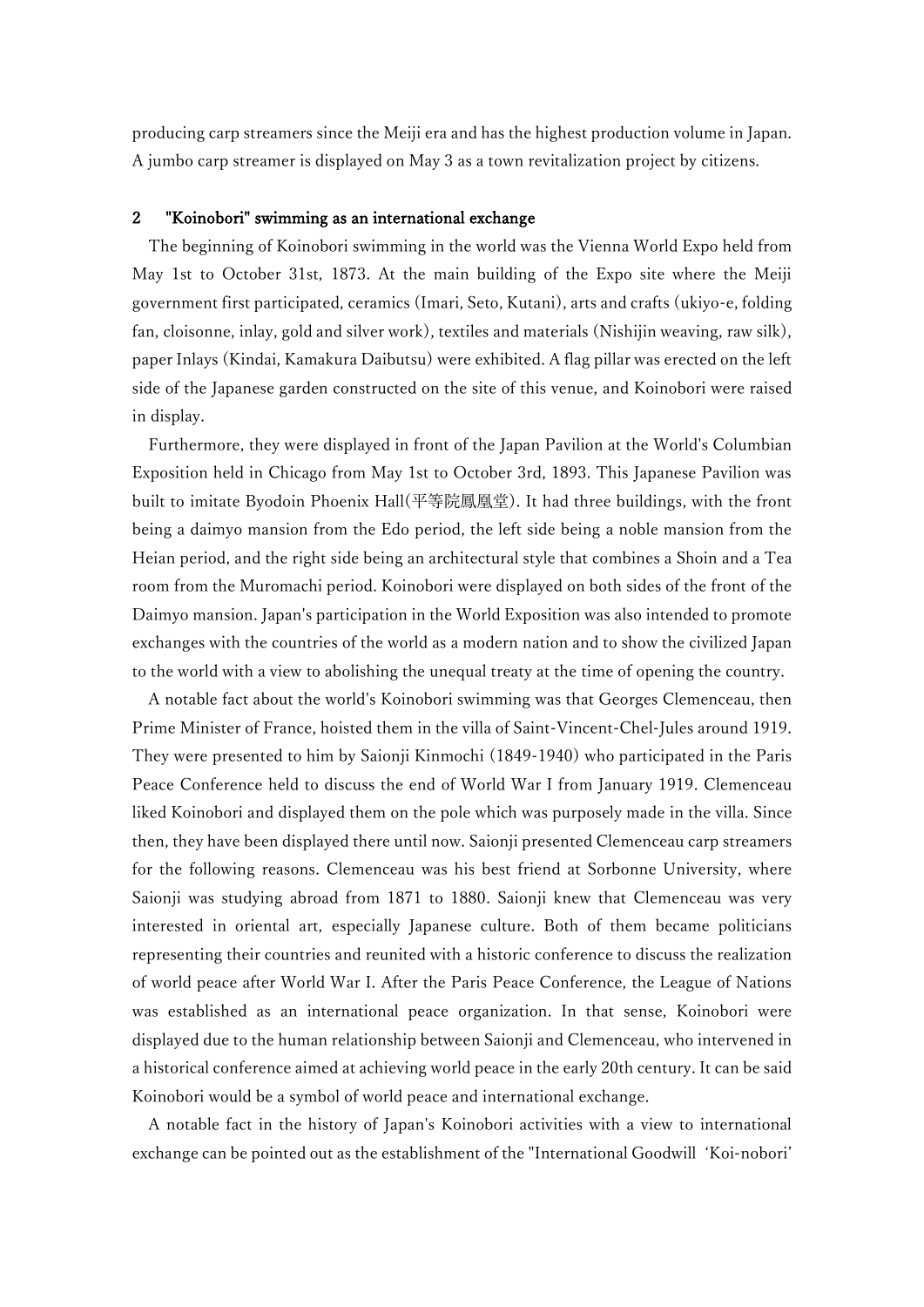Society "in March 1934. The English booklet about the society was published, and it describes the purpose and content of the activities of this society, the meaning and history of Koinobori, the background of the society, the motives for establishing the society, etc. This society requests cooperation in peace-seeking activities. The idea and activities of Eiichi Doi (1909.9.17-1933.9.9), a student of the Faculty of Law and Literature, Tohoku University, drove the establishment of this society. Eiichi's father was Bansui Doi (1871-1952). Eiichi had been deeply interested in world peace and international friendship since he was a child. From junior high school, he enthusiastically studied Esperanto, an international common language created by Zamenhof in the hope of world peace. He began interacting with people from other countries by exchanging letters and information. It seemed to him that the sincere love for one's own country would inevitably create a love for humanity and peace. Furthermore, in the situation where the Manchurian Incident of armed conflict occurred between Japan and China after the Liutiaohu Incident on the South Manchuria Railway on September 18, 1931, he became keenly aware of the need for an attempt by the people of the world to correctly understand the true heart of the Japanese. In addition, his sister Teruko (1906-1932), who cooperated with Eiichi's international friendship activities, prayed for world peace before her death and advised on activities to send Koinobori to children around the world.

Eiichi's most familiar international correspondence friend was Johannes Schroder. He was the principal of an elementary school in Marbach, Germany. While deepening Esperanto exchanges with him, he sent Koinobori to his elementary school. The children were very pleased, displayed the Koinobori in the sky of Germany, and sent many letters of appreciation. He was impressed that the meaning of Koinobori, symbolizing the patience and courage to create children's growth and happiness, was also understood by them. He had a strong belief that promoting world peace through this exchange experience would require the spirituality common to the patience and courage symbolized by Koinobori.

Based on the social situation at that time and the activities of international exchange so far, He prayed for the establishment of the "International Goodwill 'Koi-nobori' Society" whose mission was world peace. However, he had been injured since junior high school and died of tuberculosis on September 9, 1933 while he was in school. The society was established in March of the year following Eiichi's death with the support of his father, Bansui who wanted to promote Eiichi's vision and activities permanently. The following people were participating as officers of the society: Yoshinori Futara (1886-1967) Member of the House of Lords, Chairman of the Scout Association of Japan, Masaharu Anezaki (1873-1949) Professor Emeritus of Tokyo Imperial University, Takakusu Junjiro (1866-1945) Buddhist scholar, Gunpei Yamamuro (1872-1940) Salvation Army officer, Eisaku Wada (1874-1959) Principal of Tokyo Academy of Fine Arts, Soichi Saito (1886-1960) General Secretary of YMCA, Yotaro Sugimura (1884-1939) Former Deputy Secretary-General of the League of Nations,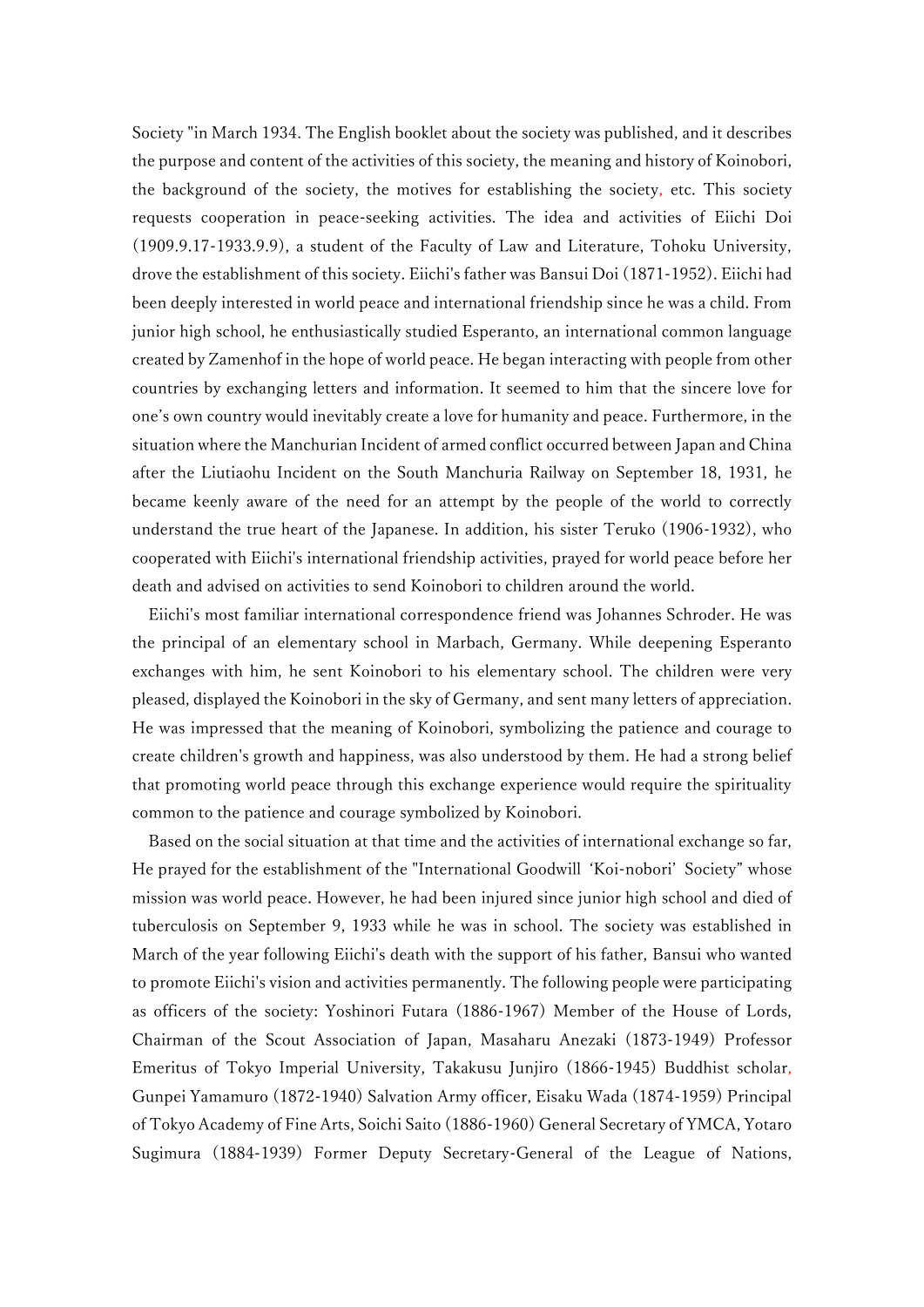Ambassador of Italy, Sakusaburo Uchigasaki (1877-1947) Member of the House of Representatives, Yusuke Tsurumi (1885-1973) Writer and lecturer, Toyohiko Kagawa (1888- 1960) Pastor and writer, and Kenkichi Yoshizawa (1874-1965) Former Foreign Minister. In this way, prominent politicians, educators, scholars, religions, writers, and others held many meetings at that time to discuss the establishment and activities of the society. Then it started an activity to give Koinobori as a message of peace to many children in the United Kingdom, France, Italy, and the United States.

Through these activities, letters of support for Koinobori activity and the promotion of world peace have been sent from all over the world. In the social situation where World War II occurred in the history of Japan, the "International Goodwill 'Koi-nobori' Society" was established to sustainably realize the idea of world peace and international exchange with the people of the world. The historical fact itself of the activity of sending Koinobori as a message of world peace to the world was a marvelous fact. In that sense, Koinobori activity of the "International Goodwill 'Koi-nobori' Society" had the significance of playing a cultural role as a symbol of world peace and international goodwill toward the world, which was based on traditional Koinobori events.

International exchange, including Koinobori activity, began to flourish after the liberalization of overseas travel in April 1964. Since the 1990s when Japan's economic development and cultural interest have increased, the number of Japanese traveling abroad has increased. The overseas expansion of Japanese companies has become prominent. In this way the exchanges with people from many countries have expanded and evolved. They have been promoted in various forms such as exchanges between individuals, families, schools, businesses, public organizations, and governments. Under these circumstances, Koinobori activities have also been carried out in a wide variety of forms. For example, in 1992, they were displayed in Antarctica by the 32nd Antarctic Research Expedition. In 1996 there was a Japanese designer "Koinobori" fashion show at the Paris Collection. In 1999 they were displayed in the Japanese garden of the Schönburg court in Vienna. In 2003 they were displayed in Paris as Koinobori activity sponsored by the "French-Japanese Cultural Center". They were exhibited at an exhibition of contemporary art held as a cultural exchange between Turkey and Japan in 2003, displayed at the Great Wall of China in 2007, displayed in Bhutan in 2012 with gratitude for support for the Great East Japan Earthquake.

These activities are divided into two activities. One is the activity of displaying Koinobori. The other is an activity of utilizing and designing a carp streamer. Therefore, Koinobori, the carp streamer activity, has been used not only for displaying Koinobori as a traditional culture but also for various purposes as a living culture.

Among such various Koinobori activities, the activities sponsored by the "Japan-France Cultural Center" can be praised. This activity was prompted by Sachiko Hattori who was the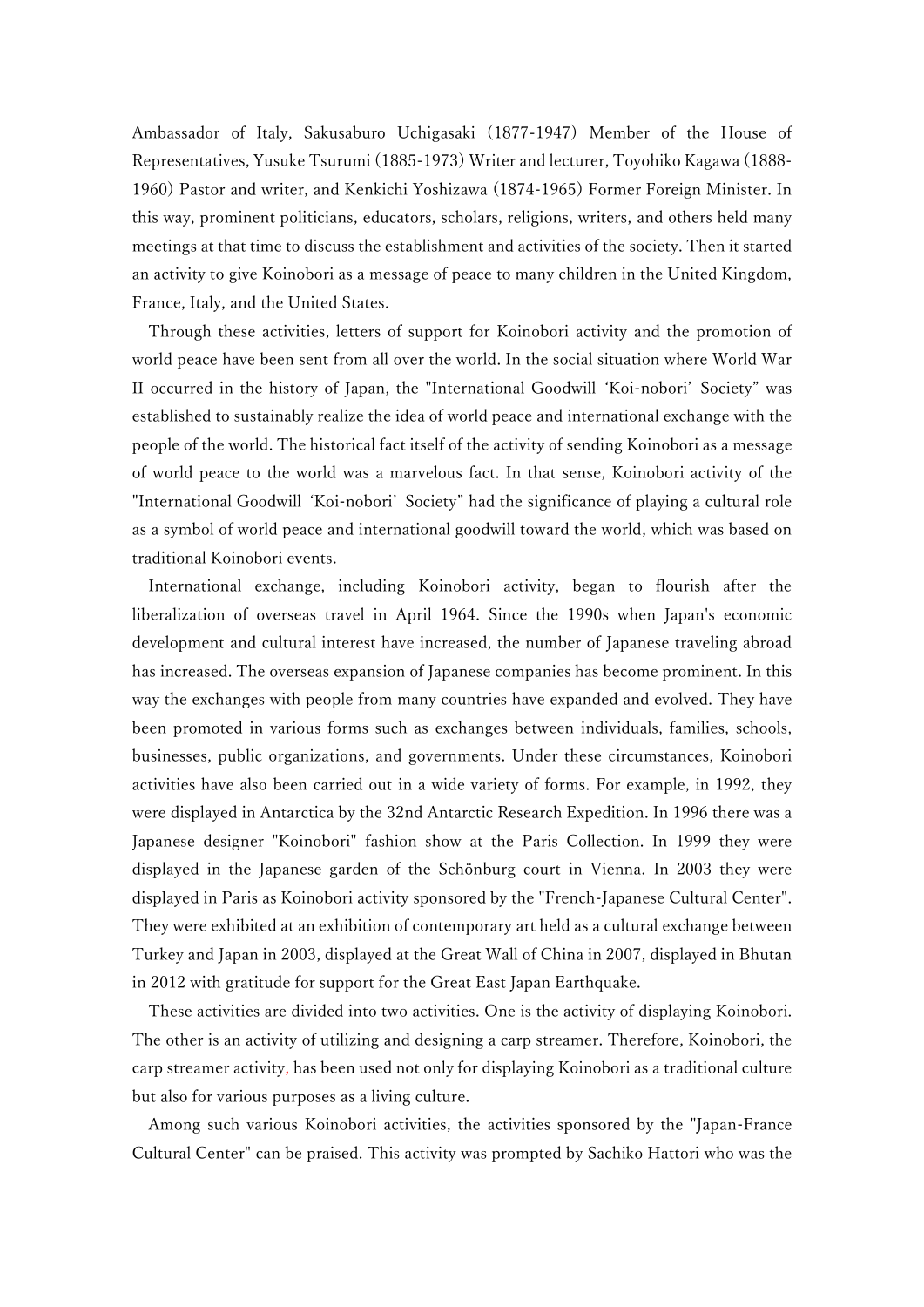Director of the French - Japanese Cultural Center in Paris. It had been held for the healthy growth of children around the world and world peace since 2003. She had worked with UNESCO to make the Koinobori day in Japan the Koinobori day in the world. The activity was a humanitarian and cultural project that wished for a bright future of children who would lead the 21st century. She had displayed Koinobori in Paris and French regional cities to introduce Japanese culture and carry out various activities for international exchange. Through such activities in which Koinobori were swimming in the sky of Paris from the Eiffel Tower, the word "Koi Nobori" has become the watchword of "peace" in France and has been recognized as an international celebration. In that sense, Koinobori is meant not only as an activity as a domestic traditional event, but also as an activity of cultural exchange and cultural creation in the world.

### 3 "Koinobori" swimming as a global cultural symbol

The Association for the Wa Culture Education which has been carrying out the activity of "Let's fly Koinobori up toward the sky" which promotes the project of Koinobori as a global cultural symbol in the face of the corona infection problem since last year. We have been developing the activity of "Let's fly Koinobori up toward the sky" in the wake of the Great East Japan Earthquake on March 11, 2011. With the advice of former Chairman Tetsuo Yamaori, this activity asked, "What role does culture play in social crisis situations caused by natural disasters such as earthquakes and tsunamis?" As introduced on the website of the Association, we have promoted displays of Koinobori at schools in each region in prayer for the regional reconstruction of eastern Japan and the vitality of children. (September 2011 Hakuho Award for Understanding Japanese Culture)

We have been carrying out Koinobori activities with Hyogo University of Teacher Education as a form of disaster recovery support in 2011, at Kwansei Gakuin University with "Wishing for Tohoku and the World" from 2013, and at the Expo '70 Memorial Park in hopes of promoting world peace and cultural exchange in 2019. There are several driving forces for this Koinobori activity. The first is the cultural power to recover from the earthquake. The second is the idea and activities of the "International Goodwill 'Koi-nobori' Society" in hope of promoting world peace. In addition to this idea, it is also a driving force that Koinobori was first displayed at the Japanese garden of the Vienna Expo in the world. After that, at the Chicago World's Fair held in 1893, it was displayed in front of the Japan Pavilion, which was built with the Byodoin Phoenix Hall as a model. Furthermore, Koinobori was displayed at the Osaka Expo held in 1970. Taro Okamoto also made Koinobori at the time of the Osaka Expo. Koinobori activity at Expo'70 Commemorative Park on May 1st, 1st year of Reiwa "Pray for world peace and cultural exchange in the sky" were carried out. We were planning to carry out Koinobori activity for "for children" with children on May 5th, 2020, too. However, due to the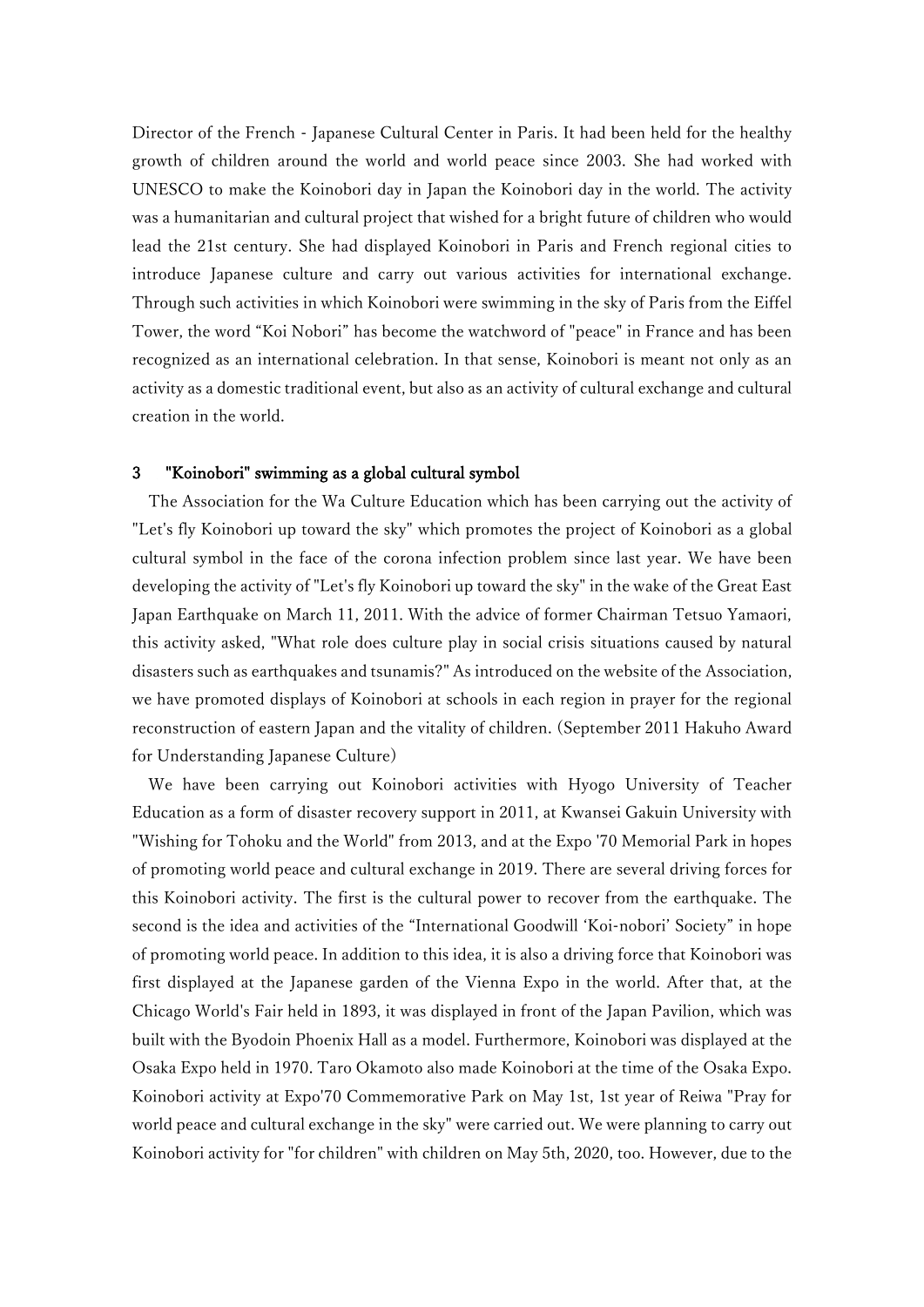problem of corona infection, Koinobori activity in the second year of Reiwa was canceled. The spread of this corona infection all over the world is the direct motive of the Global Cultural Symbol Koinobori Project.

The problem of the coronavirus is different from previous global issues such as peace, environment, disasters, human rights, poverty, and population. Every person in the world is directly involved. Furthermore, this situation is mainly understood from the perceptual aspects of personal actions such as death of patients, increases in infected people, business suspension and behavior regulation. This kind of understanding is different from the understanding of social and natural disasters that we experienced during the Great East Japan Earthquake. In that sense, there is little real understanding that the current situation should be regarded as a global crisis in which social and cultural activities based on human bonds are at risk of being destroyed by the coronavirus. Furthermore, it can be foreseen that the damage and obstacles caused by the invisible coronavirus are cultivated in the world of our own invisible hearts and the wounds of each heart suppurate and create a global crisis in various forms. This situation is particularly difficult for children who are forced to live at home because their education according to their developmental age is interrupted. There is a risk that their physical and mental growth will be distorted.

As a response to such a global crisis situation, it is possible to create, personally and socially, a future-oriented cultural creative engagement. It can be said that one of the activities of this cultural creative involvement is the Global Cultural Symbol Koinobori Project. It is significant not only for individuals but for every one in the world to create new social and cultural activities by stitching together the ties of many people through Koinobori activities aimed at the idea of world peace and cultural exchange.

The purpose of our project in the future is the following three goals.

### ① Implementation at the Osaka / Kansai 2025 Expo.

This activity is related to the involvement of cultural exchanges around the world and the ongoing activity development at Expo '70 Commemorative Park.

### ② Implementation at New York United Nations Headquarters.

This activity is related to the prayer for world peace.

#### ③ Implementation in schools in developing countries including Afghanistan.

This activity is related to world peace and cultural exchange. Dr. Tetsu Nakamura had been working in Afghanistan with the belief that "Article 9 is the backbone". (My surname is the same as his surname. I was a member of the Peshawar Association and met him.)He was also interested in supporting school education. This goal relates to supporting many developing countries in the world, not just Afghanistan.

Furthermore, by promoting these activities, it can be expected that this project can take on the challenge of creating diverse cultures. This project has inherited the idea of "The